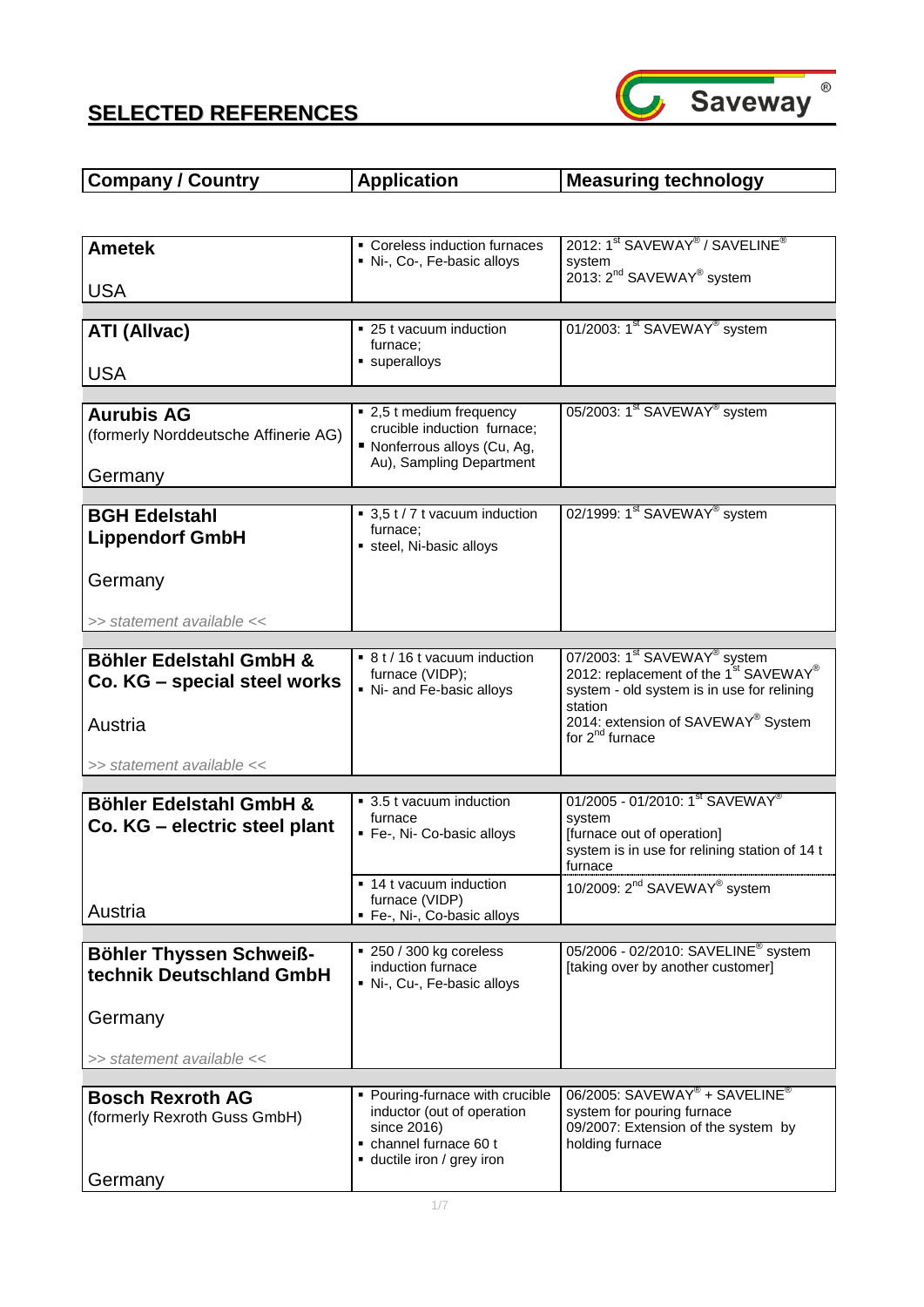

# **Company / Country | Application | Measuring technology**

| <b>Carpenter Technology Corp.</b> | ■ 15 t vacuum induction                                   | 10/1996: 1 <sup>st</sup> SAVEWAY <sup>®</sup> system,                                                                                                                |
|-----------------------------------|-----------------------------------------------------------|----------------------------------------------------------------------------------------------------------------------------------------------------------------------|
|                                   | furnace (VIM),<br>20 t vacuum induction                   | 03/1997: 2 <sup>nd</sup> SAVEWAY <sup>®</sup> system,<br>08/2008: 3 <sup>rd</sup> SAVEWAY <sup>®</sup> system                                                        |
|                                   | furnace (VIDP), 7,5 t (VIM)                               |                                                                                                                                                                      |
| <b>USA</b>                        | · Ni-basic alloys, superalloys                            |                                                                                                                                                                      |
| >> statement available <<         |                                                           |                                                                                                                                                                      |
| Daido Steel Co. Ltd.              | • Vacuum induction furnace                                |                                                                                                                                                                      |
|                                   | (VIDP).                                                   | 08/2004: 1 <sup>st</sup> SAVEWAY <sup>®</sup> system<br>02/2006: 2 <sup>nd</sup> SAVEWAY <sup>®</sup> system<br>03/2017: 3 <sup>rd</sup> SAVEWAY <sup>®</sup> system |
| Japan                             | • Vacuum induction furnace<br>(VIM)                       |                                                                                                                                                                      |
|                                   | Ni-basic-alloys, Ni, Cu, steel                            |                                                                                                                                                                      |
| <b>DeguDent GmbH</b>              | $\blacksquare$ 2x 200 kg furnace;                         | 01/2005: SAVEWAY <sup>®</sup> / SAVELINE <sup>®</sup>                                                                                                                |
|                                   | Dental alloys                                             | system                                                                                                                                                               |
| Germany                           |                                                           |                                                                                                                                                                      |
|                                   |                                                           |                                                                                                                                                                      |
| >> statement available <<         |                                                           |                                                                                                                                                                      |
| <b>DONCASTERS Precisions</b>      | $\bullet$ 4 t + 2,8 t medium frequency                    | 10/1993: SAVEWAY <sup>®</sup> system                                                                                                                                 |
| <b>Castings - Bochum</b>          | vacuum induction furnaces<br>• Nickel basic alloys        | 2008: SAVESEARCH® system for 4 t                                                                                                                                     |
|                                   |                                                           | vacuum induction furnace (14 shunts)                                                                                                                                 |
| Germany                           | $-4t$<br>• Nickel basic alloys                            | 2008: 1 <sup>st</sup> SAVESEARCH <sup>®</sup> system (14<br>shunts)                                                                                                  |
| >> statement available <<         |                                                           |                                                                                                                                                                      |
|                                   |                                                           |                                                                                                                                                                      |
| <b>Eckart GmbH</b>                | coreless induction furnace<br>(aluminium)                 | 06/2007: 1 <sup>st</sup> SAVEWAY <sup>®</sup> Plus system<br>(SAVEWAY <sup>®</sup> system + SAVELINE <sup>®</sup>                                                    |
| (plant Wackersdorf)               | Copper, brass, aluminium                                  | system - floor monitoring)                                                                                                                                           |
|                                   |                                                           | 03/2008: 1 <sup>st</sup> extension of SAVEWAY <sup>®</sup> Plus<br>system on furnace                                                                                 |
|                                   |                                                           | 11/2014: 2 <sup>nd</sup> extension of SAVEWAY®                                                                                                                       |
| Germany                           |                                                           | Plus system on 2 <sup>nd</sup> furnace                                                                                                                               |
| >> statement available <<         |                                                           |                                                                                                                                                                      |
|                                   |                                                           |                                                                                                                                                                      |
| <b>Eisenwerk Arnstadt GmbH</b>    | • 12 t medium frequency<br>· induction crucible furnace;  | 01/1998: 1 <sup>st</sup> SAVEWAY <sup>®</sup> system<br>[out of operation]                                                                                           |
|                                   | grey cast iron                                            |                                                                                                                                                                      |
| Germany                           |                                                           |                                                                                                                                                                      |
| <b>Federal-Mogul Friedberg</b>    | ■ 3.2 t coreless induction                                | 12/2000: 1 <sup>st</sup> SAVEWAY <sup>®</sup> system                                                                                                                 |
| GmbH                              | furnace (medium frequency)<br>coreless induction crucible | 2007: extension of 1 <sup>st</sup> SAVEWAY <sup>®</sup> system                                                                                                       |
|                                   | furnaces                                                  |                                                                                                                                                                      |
|                                   | · ductile iron/grey iron<br>• medium frequency,           | 06/2002: 2 <sup>nd</sup> SAVEWAY <sup>®</sup> system                                                                                                                 |
| Germany                           | ductile iron/grey iron                                    |                                                                                                                                                                      |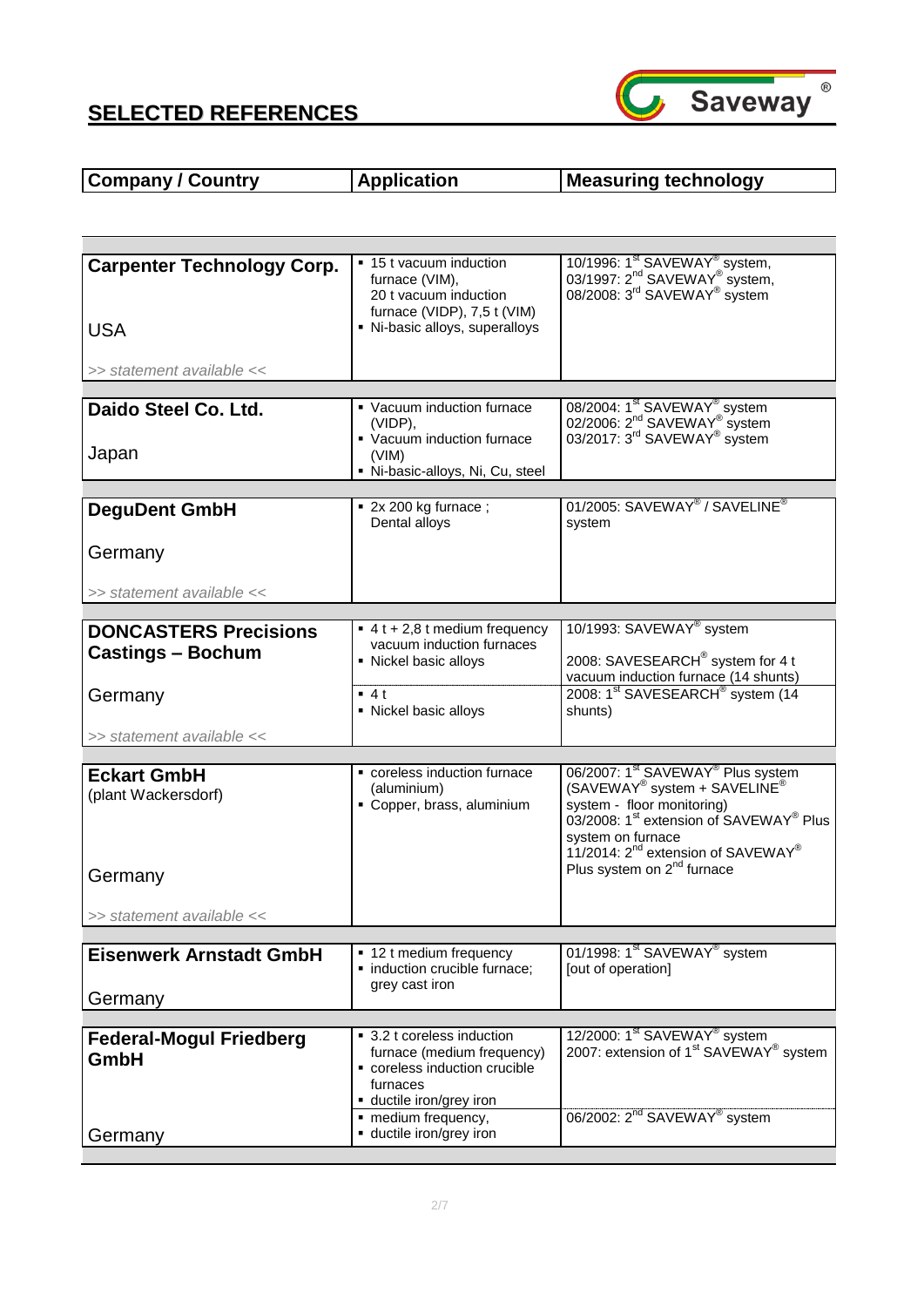

| <b>Company / Country</b>                                      | <b>Application</b>                                                                                            | <b>Measuring technology</b>                                                                                               |
|---------------------------------------------------------------|---------------------------------------------------------------------------------------------------------------|---------------------------------------------------------------------------------------------------------------------------|
|                                                               |                                                                                                               |                                                                                                                           |
| Federal-Mogul Göteburg                                        | $\blacksquare$ 1 t; 1,2 t; 2,5 t coreless<br>induction furnaces<br>• Fe and steel alloys                      | 01/2015: 1 <sup>st</sup> SAVEWAY <sup>®</sup> system                                                                      |
| Sweden                                                        |                                                                                                               |                                                                                                                           |
| >> statement available <<                                     |                                                                                                               |                                                                                                                           |
|                                                               | ■ 3 x 4 t coreless induction                                                                                  | 03/2007: SAVEWAY <sup>®</sup> system                                                                                      |
| <b>Federal Mogul</b>                                          | furnaces:<br>■ 1 x 1 t coreless induction<br>furnace                                                          | 10/2016: extension of 1 <sup>st</sup> SAVEWAY <sup>®</sup><br>system                                                      |
| USA / Sparta                                                  | ductile iron/grey iron                                                                                        |                                                                                                                           |
| >> statement available <<                                     |                                                                                                               |                                                                                                                           |
|                                                               | ■ 12 t coreless induction                                                                                     | 08/2008: 1 <sup>st</sup> SAVESEARCH <sup>®</sup> system                                                                   |
| <b>Fritz Winter Eisengießerei</b><br><b>GmbH &amp; Co. KG</b> | furnaces<br>• Cast iron                                                                                       |                                                                                                                           |
| Germany / Stadtallendorf                                      |                                                                                                               |                                                                                                                           |
| >> statement available <<                                     |                                                                                                               |                                                                                                                           |
| <b>GF Casting Solutions</b>                                   | Cupola furnace;                                                                                               | 01/2004: SAVELINE <sup>®</sup> system                                                                                     |
| (formerly Georg Fischer Division<br>Automotive)               | $\bullet$ capacity 79 t/h;<br>$\blacksquare$ cast iron                                                        |                                                                                                                           |
| Germany / Mettmann                                            |                                                                                                               |                                                                                                                           |
|                                                               |                                                                                                               |                                                                                                                           |
| George Fischer Ltd.                                           | ■ 1.2 t MW channel induction<br>furnace/ 60 t holding furnace<br>• Base iron spheroidal graphite<br>cast iron | 06/1996: SAVEWAY <sup>®</sup> system at two<br>channel induction furnaces, until the<br>closing of the plant              |
| <b>Great Britain</b>                                          |                                                                                                               |                                                                                                                           |
| <b>GfE Metalle und Materialien</b>                            | ■ 2 t, 600 kg VIM                                                                                             | 11/1997: 1 <sup>st</sup> SAVEWAY <sup>®</sup> system                                                                      |
| GmbH                                                          | • VAI alloys                                                                                                  | 09/2001: replacement of $1^{st}$ system by $2^{nd}$<br>and $3^{rd}$ SAVEWAY <sup>®</sup> system                           |
| Germany                                                       |                                                                                                               |                                                                                                                           |
|                                                               | vacuum induction furnace                                                                                      | 07/2005: 1 <sup>st</sup> SAVEWAY <sup>®</sup> system                                                                      |
| <b>H.C. Starck GmbH</b><br><b>Niederlassung Laufenburg</b>    | <b>VIM</b><br>- metallic powder                                                                               |                                                                                                                           |
| <b>Werk ENAG</b>                                              | coreless induction furnace<br>(medium frequency)<br>vacuum induction furnace<br>(VIM)                         | 04/2008: 2 <sup>nd</sup> SAVEWAY <sup>®</sup> system<br>2014: extension of 2 <sup>nd</sup> SAVEWAY <sup>®</sup><br>system |
| Germany                                                       | - metallic powder                                                                                             |                                                                                                                           |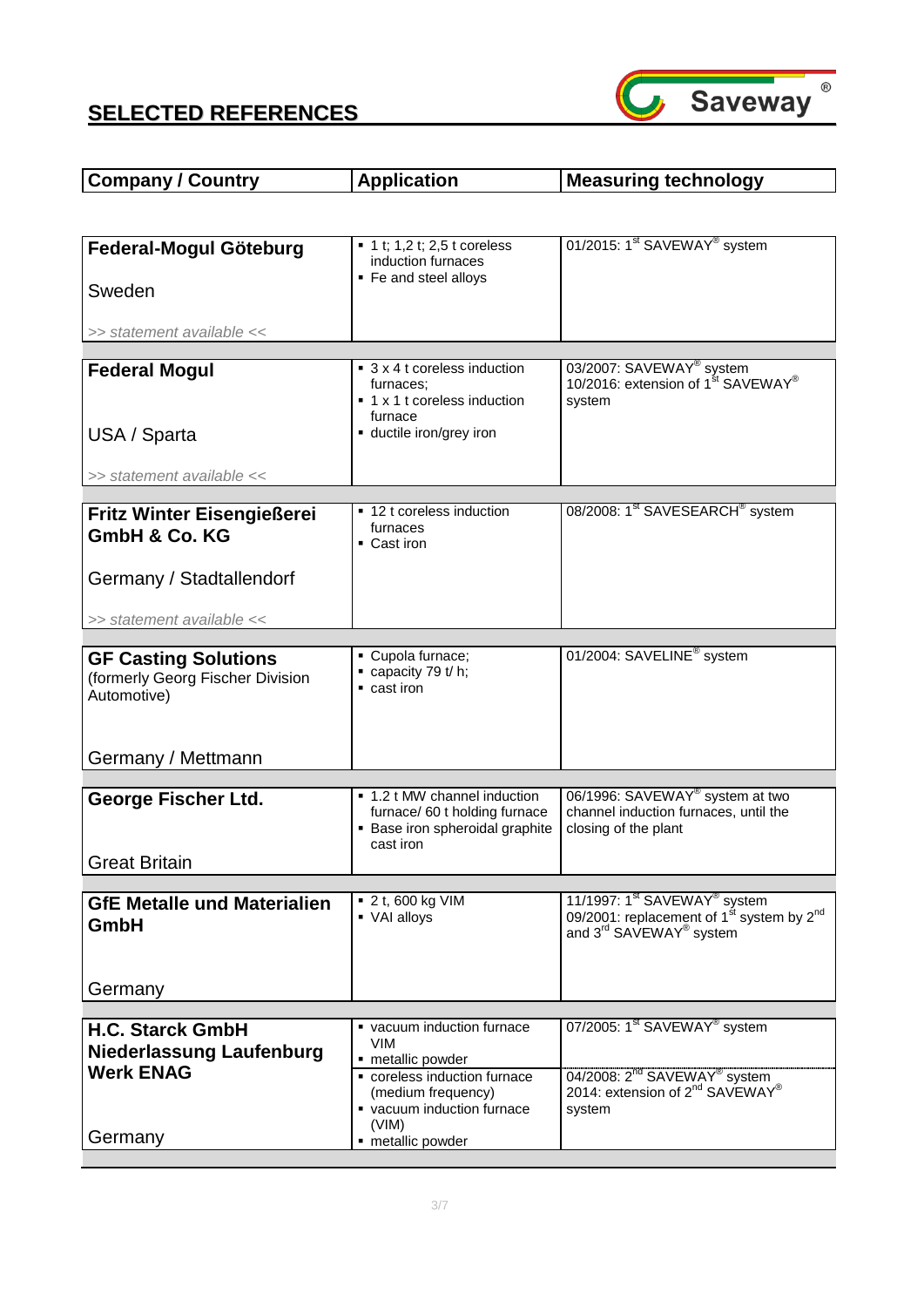

| <b>Application</b><br><b>Company / Country</b><br>Measuring technology |
|------------------------------------------------------------------------|
|------------------------------------------------------------------------|

| Hitachi Metals Ltd. Kyushu     | • 5 t induction crucible furnace;<br>• chromium-nickel steels | 2006: SAVEWAY <sup>®</sup> system                                                                                  |
|--------------------------------|---------------------------------------------------------------|--------------------------------------------------------------------------------------------------------------------|
|                                |                                                               |                                                                                                                    |
| Japan                          |                                                               |                                                                                                                    |
|                                |                                                               |                                                                                                                    |
| Höganäs                        | coreless induction furnace                                    | 2014: SAVEWAY <sup>®</sup> / SAVELINE <sup>®</sup> system                                                          |
| <b>USA</b>                     | Ni, Co-, Fe basic alloys                                      |                                                                                                                    |
|                                |                                                               |                                                                                                                    |
| Kind & Co.                     | ■ 4,5 t coreless induction<br>furnace                         | 12/2015: $1^{\text{st}}$ SAVEWAY <sup>®</sup> system<br>01/2017: extension of $1^{\text{st}}$ SAVEWAY <sup>®</sup> |
| Germany                        | • 5 t vacuum induction                                        | system                                                                                                             |
|                                | furnaces (VID)<br>• Steel casting                             |                                                                                                                    |
| >> statement available <<      |                                                               |                                                                                                                    |
|                                | ■ 2 x 2.5 t coreless induction                                | 07/2003: 1 <sup>st</sup> SAVEWAY <sup>®</sup> system                                                               |
| <b>KSB AG</b>                  | (crucible) furnaces<br>cast iron and steel                    |                                                                                                                    |
| Germany                        | ■ 0.8 t coreless induction                                    | 09/2004: 2 <sup>nd</sup> SAVEWAY <sup>®</sup> system                                                               |
| >> statement available <<      | (crucible) furnace<br>$\blacksquare$ bronze                   |                                                                                                                    |
|                                |                                                               |                                                                                                                    |
| Litostroj Steel Parts Ltd.     | • 30 t coreless induction<br>furnace                          | 09:2007: SAVEWAY <sup>®</sup> system                                                                               |
|                                | ■ 4.2 t coreless induction<br>furnace                         |                                                                                                                    |
| Slovenia                       | stainless steel                                               |                                                                                                                    |
|                                |                                                               |                                                                                                                    |
| Mahle König GmbH & Co.         | ■ 2 x 1 t coreless induction                                  | 10/1996: 1 <sup>st</sup> SAVEWAY <sup>®</sup> system                                                               |
| KG                             | furnace (medium frequency,<br>crucible)                       | 02/1997: 2 <sup>nd</sup> SAVEWAY <sup>®</sup> system<br>[07/2017 closing of plant]                                 |
|                                | ductile iron/grey iron                                        |                                                                                                                    |
| Austria                        |                                                               |                                                                                                                    |
| >> statement available <<      |                                                               |                                                                                                                    |
| <b>Mahle Ventiltrieb GmbH</b>  | ■ 2 x 1.5 t coreless induction                                | 04/2006: 1 <sup>st</sup> SAVEWAY <sup>®</sup> system                                                               |
|                                | furnaces                                                      | 01/2007: extension of 1 <sup>st</sup> SAVEWAY <sup>®</sup>                                                         |
|                                | ■ 4 t coreless induction furnace                              | system                                                                                                             |
| Germany / Zell im Wiesental    | cast iron, steel alloy                                        |                                                                                                                    |
| <b>MAN Nutzfahrzeuge AG</b>    | ■ 2 x 8 t coreless induction                                  | 03/2001: 1 <sup>st</sup> SAVEWAY <sup>®</sup> system                                                               |
|                                | (crucible) furnaces (medium<br>frequency)                     |                                                                                                                    |
| Germany                        | grey cast iron, ductile iron                                  |                                                                                                                    |
|                                |                                                               |                                                                                                                    |
| <b>Mecklenburger Metallguß</b> | • 80 t medium frequency                                       | 07/2000: 1 <sup>st</sup> SAVEWAY <sup>®</sup> system                                                               |
| GmbH                           | induction crucible furnace<br>• Cu-alloys, aluminium bronze,  |                                                                                                                    |
|                                | brass                                                         |                                                                                                                    |
| Germany                        |                                                               |                                                                                                                    |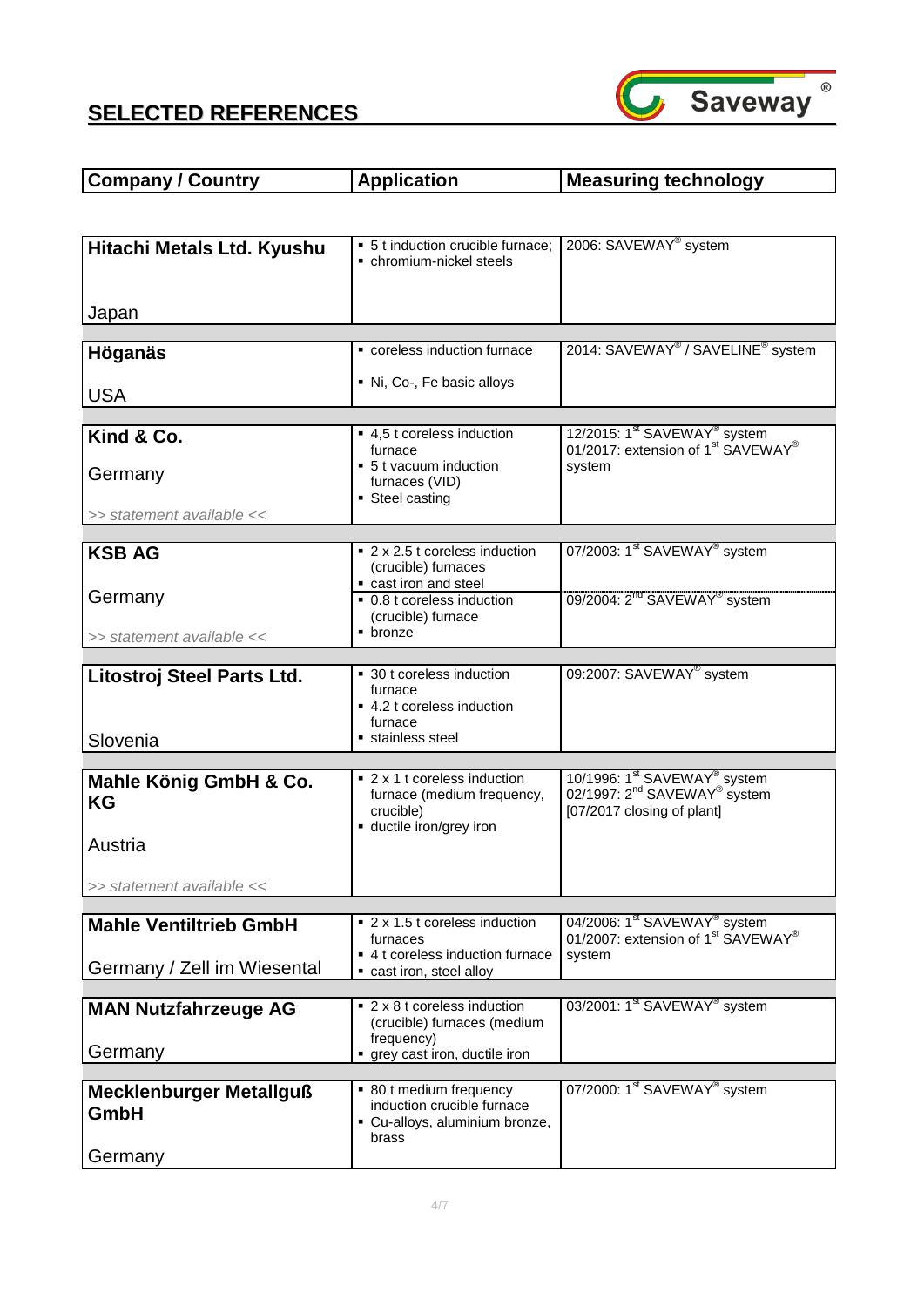

#### **Company / Country | Application | Measuring technology**

| <b>Metalltechnik Schmidt GmbH</b> | ■ 4 x 6 t coreless induction<br>(crucible) furnaces (medium<br>frequency) | 02/1994: 1 <sup>st</sup> SAVEWAY <sup>®</sup> system<br>1999: extension to SAVEWAY® Plus<br>system $(1^{st}$ SAVEWAY <sup>®</sup> system + 1 <sup>st</sup> |
|-----------------------------------|---------------------------------------------------------------------------|------------------------------------------------------------------------------------------------------------------------------------------------------------|
| Germany                           | • steel                                                                   | SAVELINE <sup>®</sup> system - floor monitoring)                                                                                                           |
| >> statement available <<         |                                                                           |                                                                                                                                                            |
|                                   |                                                                           |                                                                                                                                                            |
| <b>Metal Technologies Inc.</b>    |                                                                           | 2015: 1 <sup>st</sup> SAVELINE <sup>®</sup> system                                                                                                         |
| <b>USA</b>                        |                                                                           |                                                                                                                                                            |
|                                   |                                                                           |                                                                                                                                                            |
| <b>Reading Alloys</b>             | coreless induction furnace                                                | 2013: 1 <sup>st</sup> SAVEWAY <sup>®</sup> system                                                                                                          |
| <b>USA</b>                        |                                                                           |                                                                                                                                                            |
|                                   |                                                                           |                                                                                                                                                            |
| <b>ROCKWOOL Mineralwolle</b>      | • Electrical furnace to melt slag                                         | 02/1996 - 12/1998: 1st, 2nd, 3rd                                                                                                                           |
| GmbH                              | wool                                                                      | SAVEWAY <sup>®</sup> system<br>[furnace out of operation]                                                                                                  |
|                                   |                                                                           |                                                                                                                                                            |
| Germany                           |                                                                           |                                                                                                                                                            |
|                                   |                                                                           |                                                                                                                                                            |
| <b>Saarstahl AG</b>               | ■ 16 t and 8 t vacuum                                                     | 11/2003: 1 <sup>st</sup> SAVEWAY <sup>®</sup> system                                                                                                       |
| (formerly Saarschmiede GmbH)      | induction furnaces (VIM)<br>Ni-, Co-, Fe-basic alloys                     |                                                                                                                                                            |
| Germany                           |                                                                           |                                                                                                                                                            |
|                                   |                                                                           |                                                                                                                                                            |
| <b>Sachsenguss GmbH</b>           | ■ 4 x 8 t coreless induction                                              | 03/2009: 1 <sup>st</sup> SAVESEARCH <sup>®</sup> system                                                                                                    |
| (formerly A. Friedr. Flender Guss | furnace<br>$\blacksquare$ cast iron                                       |                                                                                                                                                            |
| GmbH, Siemens Gusstechnik GmbH)   |                                                                           |                                                                                                                                                            |
|                                   |                                                                           |                                                                                                                                                            |
| Germany                           |                                                                           |                                                                                                                                                            |
| >> statement available <<         |                                                                           |                                                                                                                                                            |
|                                   |                                                                           |                                                                                                                                                            |
| <b>Schmelzmetall AG</b>           | ■ 1,5 t vacuum induction<br>furnace                                       | 03/1995: 1 <sup>st</sup> SAVEWAY <sup>®</sup> system                                                                                                       |
|                                   | $\blacksquare$ copper                                                     |                                                                                                                                                            |
| Switzerland                       |                                                                           |                                                                                                                                                            |
|                                   |                                                                           | 08/1999: 1 <sup>st</sup> SAVEWAY <sup>®</sup> system - floor                                                                                               |
| <b>SCHOTT Spezialglas GmbH</b>    | glass furnace<br>• flat glass, glass of various                           | monitoring                                                                                                                                                 |
|                                   | transmission                                                              | [2012: 3 melting campaigns were                                                                                                                            |
|                                   |                                                                           | monitored successfully, after                                                                                                                              |
| Germany                           |                                                                           | reconstruction of glass furnace the<br>monitoring was not possible anymore]                                                                                |
|                                   |                                                                           |                                                                                                                                                            |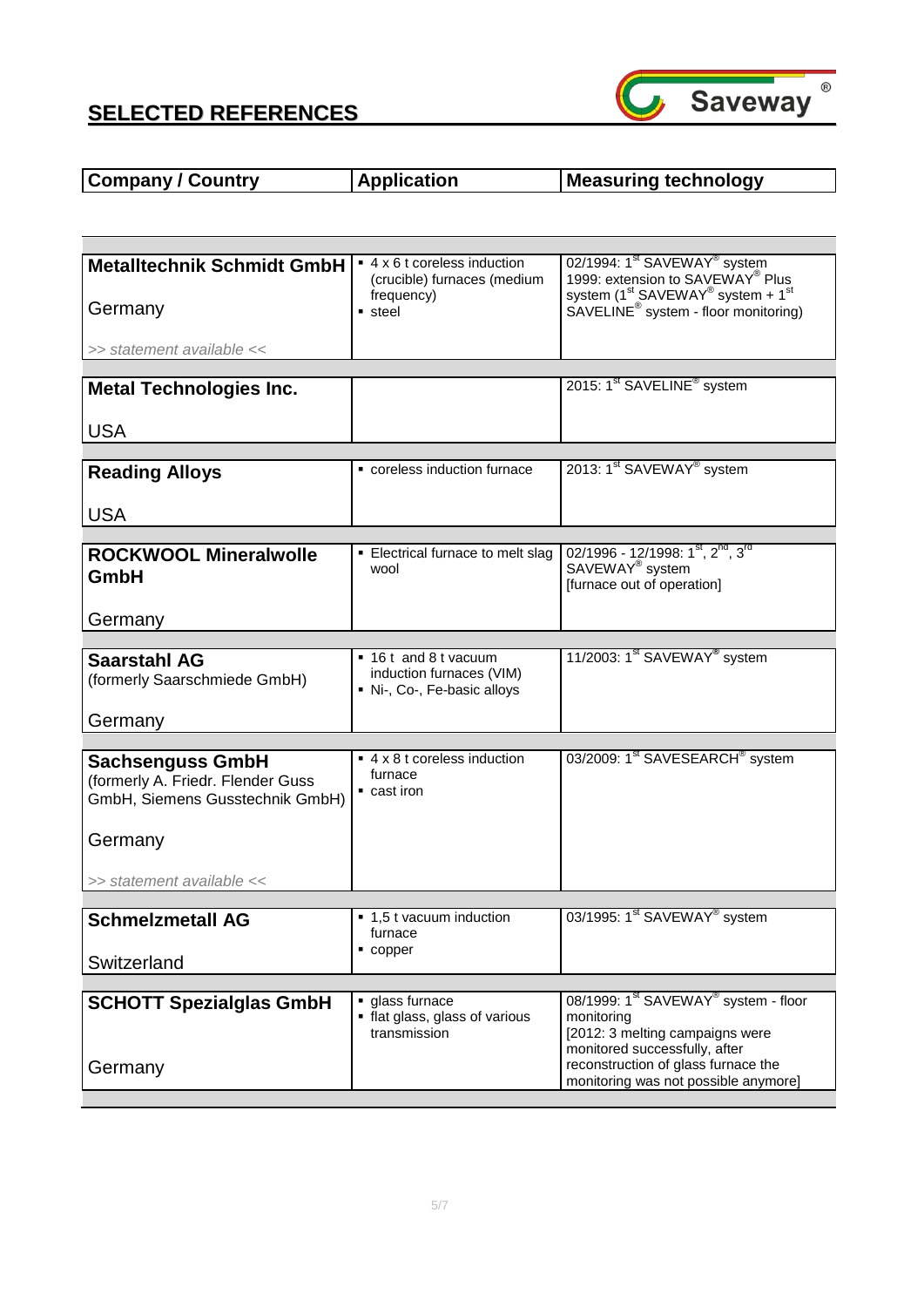

| <b>Company / Country</b> | <b>Application</b> | Measuring technology |
|--------------------------|--------------------|----------------------|
|                          |                    |                      |

| <b>Schunk Kohlenstofftechnik</b>                             | graphitization furnace                                         | 2008: 1 <sup>st</sup> SAVEDRY <sup>®</sup> system                                                |
|--------------------------------------------------------------|----------------------------------------------------------------|--------------------------------------------------------------------------------------------------|
| Germany                                                      |                                                                |                                                                                                  |
|                                                              |                                                                |                                                                                                  |
| >> statement available <<                                    |                                                                |                                                                                                  |
| <b>SOCODEI</b>                                               | ■ 4 t induction (crucible)                                     | 06/1998: 1 <sup>st</sup> SAVEWAY <sup>®</sup> system                                             |
|                                                              | furnace (medium frequency)<br>• low level radioactive metallic |                                                                                                  |
| France                                                       | waste                                                          |                                                                                                  |
| S.P.S. S.p.A. Sider Plating<br><b>Scaligera</b><br>Italy     | ■ 2 x 20 t coreless induction<br>furnaces<br>• Steel           | 04/2009 - 2010: 1 <sup>st</sup> SAVEWAY <sup>®</sup> system<br>[shutdown of production]          |
|                                                              |                                                                |                                                                                                  |
| Tettauer Glashüttenwerke<br>AG                               | glass furnace<br>container glass                               | 02/1998: 1 <sup>st</sup> SAVEWAY <sup>®</sup> system - floor<br>monitoring<br>[out of operation] |
| Germany                                                      |                                                                |                                                                                                  |
| >> statement available <<                                    |                                                                |                                                                                                  |
| Thos Begbie & Co (Pty) Ltd                                   | ■ 2 x 6.5 t medium frequency                                   | 05/2001: 1 <sup>st</sup> SAVEWAY <sup>®</sup> system                                             |
|                                                              | induction crucible furnaces;                                   |                                                                                                  |
| South Africa                                                 | stainless steel,<br>ferromanganese                             |                                                                                                  |
|                                                              |                                                                |                                                                                                  |
| <b>Vacuumschmelze</b><br>GmbH & Co. KG                       | • Vacuum induction furnaces<br>$1,5 - 6$ t (VIM, VID),         | Since 1993 thirteen SAVEWAY <sup>®</sup> systems<br>in operation                                 |
|                                                              | • high alloy chromium-nickel<br>steels, high permeable alloy,  |                                                                                                  |
| Germany                                                      | Fe-, Co-basic alloys                                           |                                                                                                  |
| >> statement available <<                                    |                                                                |                                                                                                  |
| <b>Valmet Technologies Oy</b>                                | coreless induction furnace                                     | 07/1996: 1 <sup>st</sup> SAVEWAY <sup>®</sup> system                                             |
| (formerly Metso Paper)                                       | • chromium-nickel steels                                       | 01/2017: 2 <sup>nd</sup> SAVEWAY <sup>®</sup> system                                             |
| Finland                                                      |                                                                |                                                                                                  |
| >> statement available <<                                    |                                                                |                                                                                                  |
| <b>VDM Metals</b>                                            | $\bullet$ 5 x 3 t vacuum induction                             | 07/2006: SAVEWAY <sup>®</sup> / SAVELINE <sup>®</sup>                                            |
| (formerly Precision Rolled Prod.)                            | furnaces (VIM);                                                | system                                                                                           |
| (formerly ThyssenKrupp VDM Inc. USA)<br>(formerly Outokumpu) | • Ni-basic alloys                                              | Monitoring in the area in front of the coil<br>and in the bottom of a furnace                    |
| <b>USA</b>                                                   |                                                                |                                                                                                  |